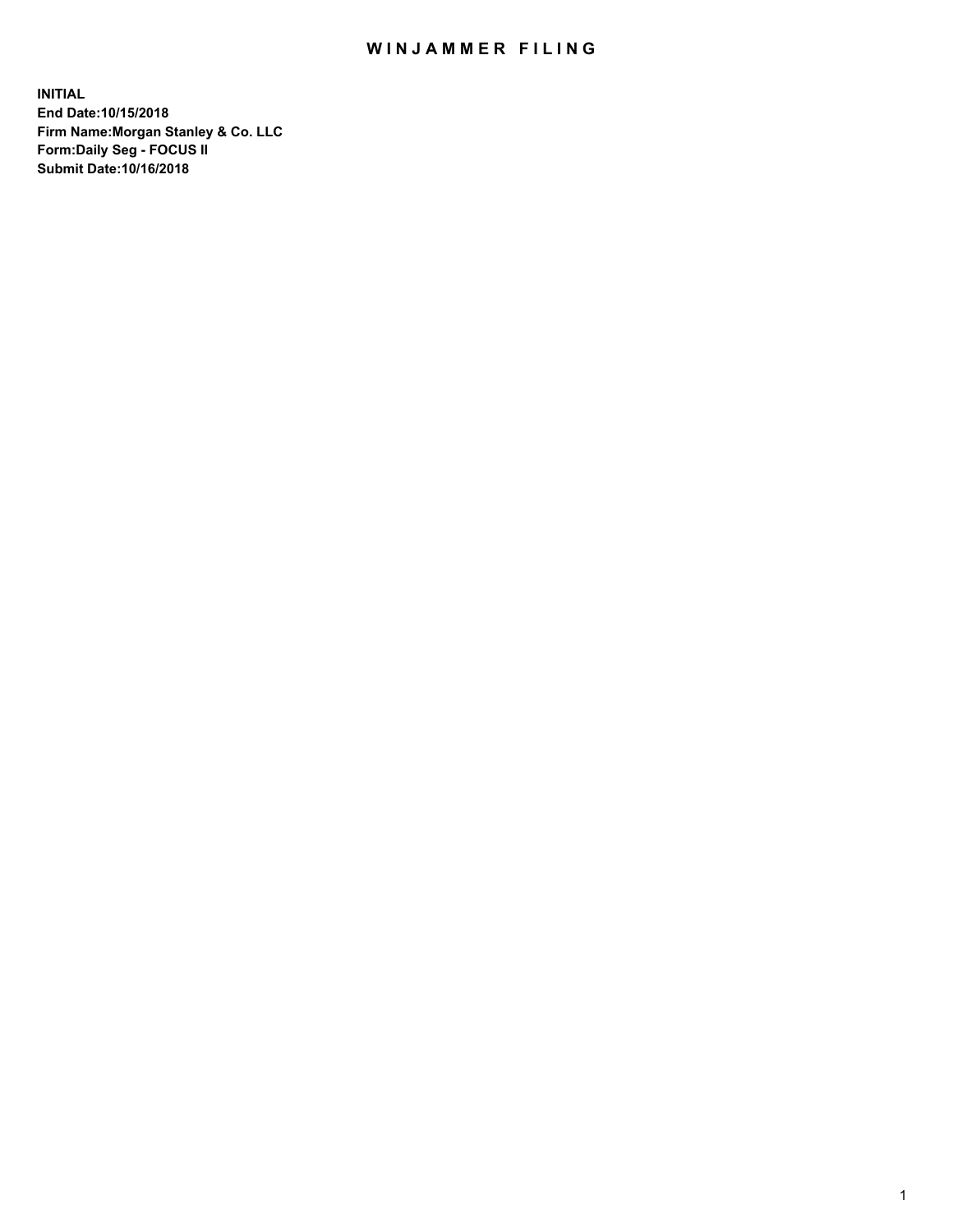**INITIAL End Date:10/15/2018 Firm Name:Morgan Stanley & Co. LLC Form:Daily Seg - FOCUS II Submit Date:10/16/2018 Daily Segregation - Cover Page**

| Name of Company                                                                                                                                                                                                                                                                                                                | Morgan Stanley & Co. LLC                                    |
|--------------------------------------------------------------------------------------------------------------------------------------------------------------------------------------------------------------------------------------------------------------------------------------------------------------------------------|-------------------------------------------------------------|
| <b>Contact Name</b>                                                                                                                                                                                                                                                                                                            | <b>Ikram Shah</b>                                           |
| <b>Contact Phone Number</b>                                                                                                                                                                                                                                                                                                    | 212-276-0963                                                |
| <b>Contact Email Address</b>                                                                                                                                                                                                                                                                                                   | Ikram.shah@morganstanley.com                                |
| FCM's Customer Segregated Funds Residual Interest Target (choose one):<br>a. Minimum dollar amount: ; or<br>b. Minimum percentage of customer segregated funds required:% ; or<br>c. Dollar amount range between: and; or<br>d. Percentage range of customer segregated funds required between:% and%.                         | 280,000,000<br><u>0</u><br>0 Q<br>0 Q                       |
| FCM's Customer Secured Amount Funds Residual Interest Target (choose one):<br>a. Minimum dollar amount: ; or<br>b. Minimum percentage of customer secured funds required:% ; or<br>c. Dollar amount range between: and; or<br>d. Percentage range of customer secured funds required between: % and %.                         | 140,000,000<br><u>0</u><br>0 <sub>0</sub><br>0 <sub>0</sub> |
| FCM's Cleared Swaps Customer Collateral Residual Interest Target (choose one):<br>a. Minimum dollar amount: ; or<br>b. Minimum percentage of cleared swaps customer collateral required:% ; or<br>c. Dollar amount range between: and; or<br>d. Percentage range of cleared swaps customer collateral required between:% and%. | 92,000,000<br><u>0</u><br>0 Q<br>00                         |

Attach supporting documents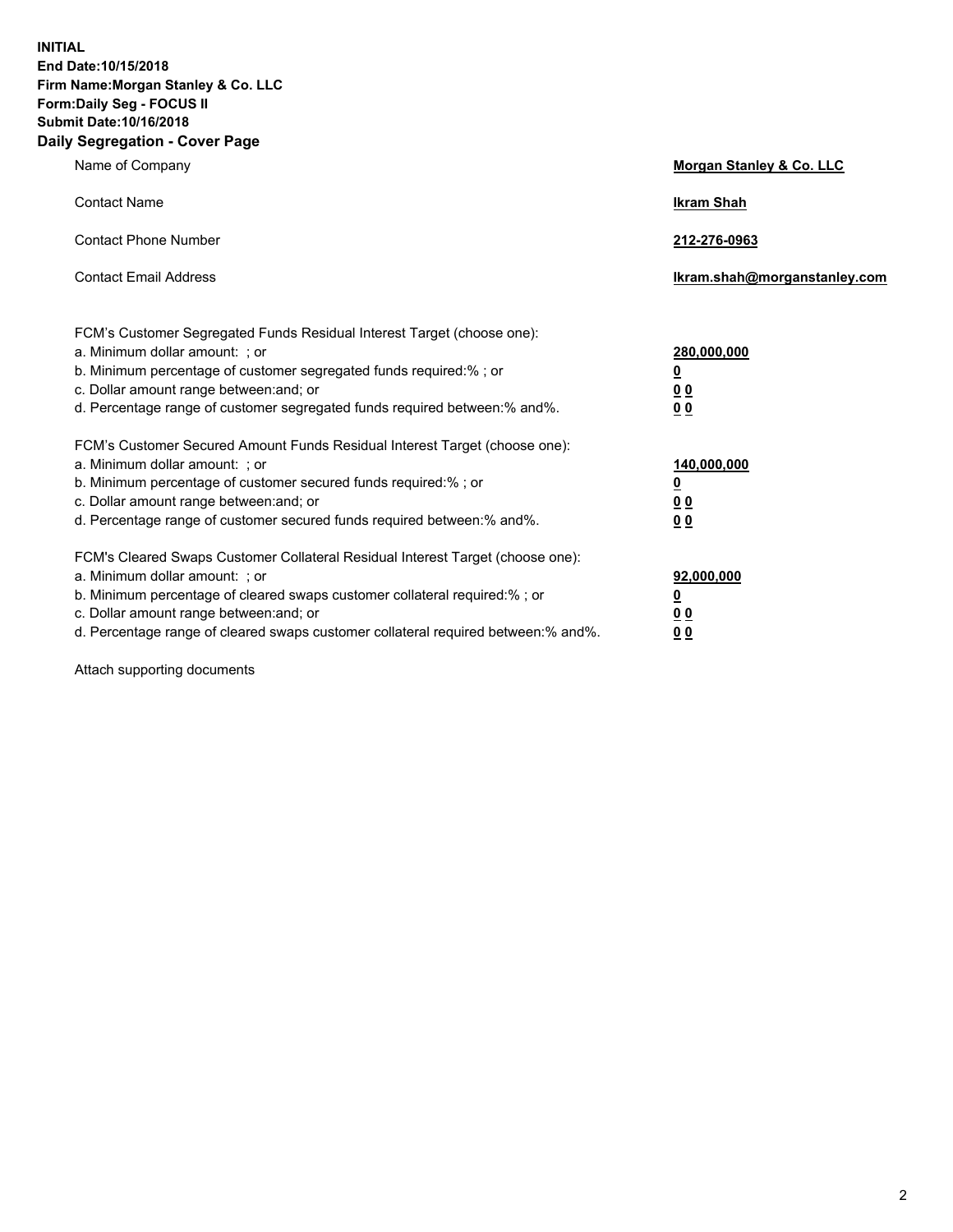## **INITIAL End Date:10/15/2018 Firm Name:Morgan Stanley & Co. LLC Form:Daily Seg - FOCUS II Submit Date:10/16/2018**

## **Daily Segregation - Secured Amounts**

Foreign Futures and Foreign Options Secured Amounts Amount required to be set aside pursuant to law, rule or regulation of a foreign government or a rule of a self-regulatory organization authorized thereunder 1. Net ledger balance - Foreign Futures and Foreign Option Trading - All Customers A. Cash **3,236,695,862** [7315] B. Securities (at market) **2,206,250,439** [7317]

- 2. Net unrealized profit (loss) in open futures contracts traded on a foreign board of trade **-229,788,230** [7325]
- 3. Exchange traded options
	- a. Market value of open option contracts purchased on a foreign board of trade **17,067,143** [7335]
	- b. Market value of open contracts granted (sold) on a foreign board of trade **-21,296,289** [7337]
- 4. Net equity (deficit) (add lines 1. 2. and 3.) **5,208,928,925** [7345]
- 5. Account liquidating to a deficit and account with a debit balances gross amount **154,515,167** [7351] Less: amount offset by customer owned securities **-151,927,606** [7352] **2,587,561**
- 6. Amount required to be set aside as the secured amount Net Liquidating Equity Method (add lines 4 and 5)
- 7. Greater of amount required to be set aside pursuant to foreign jurisdiction (above) or line 6.

## FUNDS DEPOSITED IN SEPARATE REGULATION 30.7 ACCOUNTS

- 1. Cash in banks
	- A. Banks located in the United States **699,998,135** [7500]
	- B. Other banks qualified under Regulation 30.7 **719,048,425** [7520] **1,419,046,560**
- 2. Securities
	- A. In safekeeping with banks located in the United States **109,502,929** [7540]
	- B. In safekeeping with other banks qualified under Regulation 30.7 **0** [7560] **109,502,929** [7570]
- 3. Equities with registered futures commission merchants
	-
	- B. Securities **0** [7590]
	- C. Unrealized gain (loss) on open futures contracts **-455,958** [7600]
	- D. Value of long option contracts **0** [7610]
- E. Value of short option contracts **0** [7615] **7,749,852** [7620]
- 4. Amounts held by clearing organizations of foreign boards of trade
	- A. Cash **0** [7640]
	- B. Securities **0** [7650]
	- C. Amount due to (from) clearing organization daily variation **0** [7660]
	- D. Value of long option contracts **0** [7670]
	- E. Value of short option contracts **0** [7675] **0** [7680]
- 5. Amounts held by members of foreign boards of trade
	-
	-
	- C. Unrealized gain (loss) on open futures contracts **-229,332,272** [7720]
	- D. Value of long option contracts **17,067,143** [7730]
	- E. Value of short option contracts **-21,296,289** [7735] **3,868,749,699**
- 6. Amounts with other depositories designated by a foreign board of trade **0** [7760]
- 7. Segregated funds on hand **0** [7765]
- 8. Total funds in separate section 30.7 accounts **5,405,049,040** [7770]
- 9. Excess (deficiency) Set Aside for Secured Amount (subtract line 7 Secured Statement Page 1 from Line 8)
- 10. Management Target Amount for Excess funds in separate section 30.7 accounts **140,000,000** [7780]
- 11. Excess (deficiency) funds in separate 30.7 accounts over (under) Management Target **53,532,554** [7785]

**0** [7305]

[7354] **5,211,516,486** [7355]

**5,211,516,486** [7360]

[7530]

A. Cash **8,205,810** [7580]

 A. Cash **2,005,563,607** [7700] B. Securities **2,096,747,510** [7710] [7740] **193,532,554** [7380]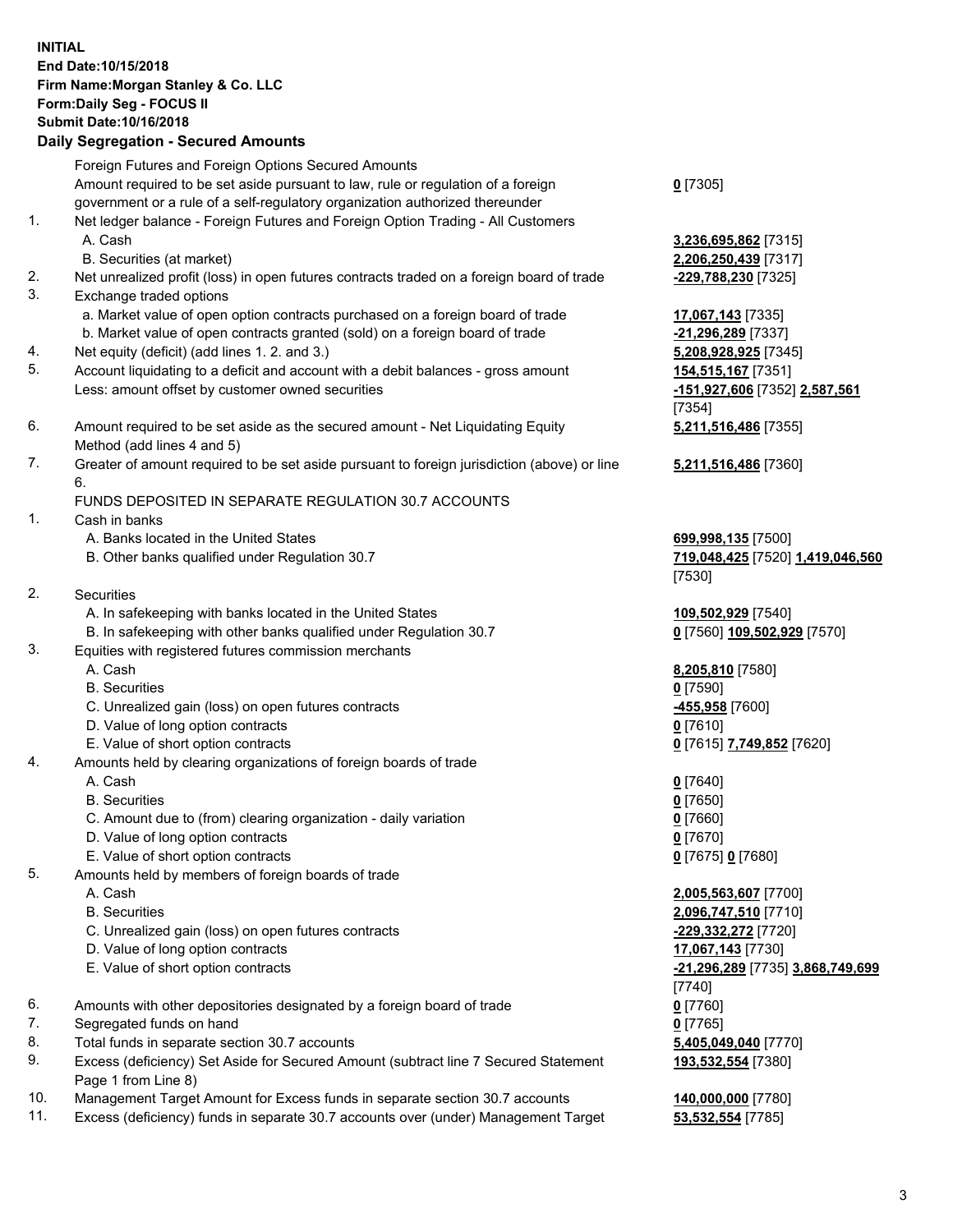**INITIAL End Date:10/15/2018 Firm Name:Morgan Stanley & Co. LLC Form:Daily Seg - FOCUS II Submit Date:10/16/2018 Daily Segregation - Segregation Statement** SEGREGATION REQUIREMENTS(Section 4d(2) of the CEAct) 1. Net ledger balance A. Cash **13,640,340,138** [7010] B. Securities (at market) **6,583,090,571** [7020] 2. Net unrealized profit (loss) in open futures contracts traded on a contract market **-3,455,266,552** [7030] 3. Exchange traded options A. Add market value of open option contracts purchased on a contract market **394,698,872** [7032] B. Deduct market value of open option contracts granted (sold) on a contract market **-558,889,130** [7033] 4. Net equity (deficit) (add lines 1, 2 and 3) **16,603,973,899** [7040] 5. Accounts liquidating to a deficit and accounts with debit balances - gross amount **768,800,564** [7045] Less: amount offset by customer securities **-760,789,509** [7047] **8,011,055** [7050] 6. Amount required to be segregated (add lines 4 and 5) **16,611,984,954** [7060] FUNDS IN SEGREGATED ACCOUNTS 7. Deposited in segregated funds bank accounts A. Cash **4,775,780,107** [7070] B. Securities representing investments of customers' funds (at market) **0** [7080] C. Securities held for particular customers or option customers in lieu of cash (at market) **516,945,198** [7090] 8. Margins on deposit with derivatives clearing organizations of contract markets A. Cash **5,784,391,916** [7100] B. Securities representing investments of customers' funds (at market) **0** [7110] C. Securities held for particular customers or option customers in lieu of cash (at market) **6,066,145,373** [7120] 9. Net settlement from (to) derivatives clearing organizations of contract markets **-45,873,775** [7130] 10. Exchange traded options A. Value of open long option contracts **394,698,872** [7132] B. Value of open short option contracts **and the set of our set of our set of our set of our set of our set of our set of our set of our set of our set of our set of our set of our set of our set of our set of our set of o** 11. Net equities with other FCMs A. Net liquidating equity **8,906,415** [7140] B. Securities representing investments of customers' funds (at market) **0** [7160] C. Securities held for particular customers or option customers in lieu of cash (at market) **0** [7170] 12. Segregated funds on hand **0** [7150] 13. Total amount in segregation (add lines 7 through 12) **16,942,104,976** [7180] 14. Excess (deficiency) funds in segregation (subtract line 6 from line 13) **330,120,022** [7190]

- 15. Management Target Amount for Excess funds in segregation **280,000,000** [7194]
- 16. Excess (deficiency) funds in segregation over (under) Management Target Amount Excess

**50,120,022** [7198]